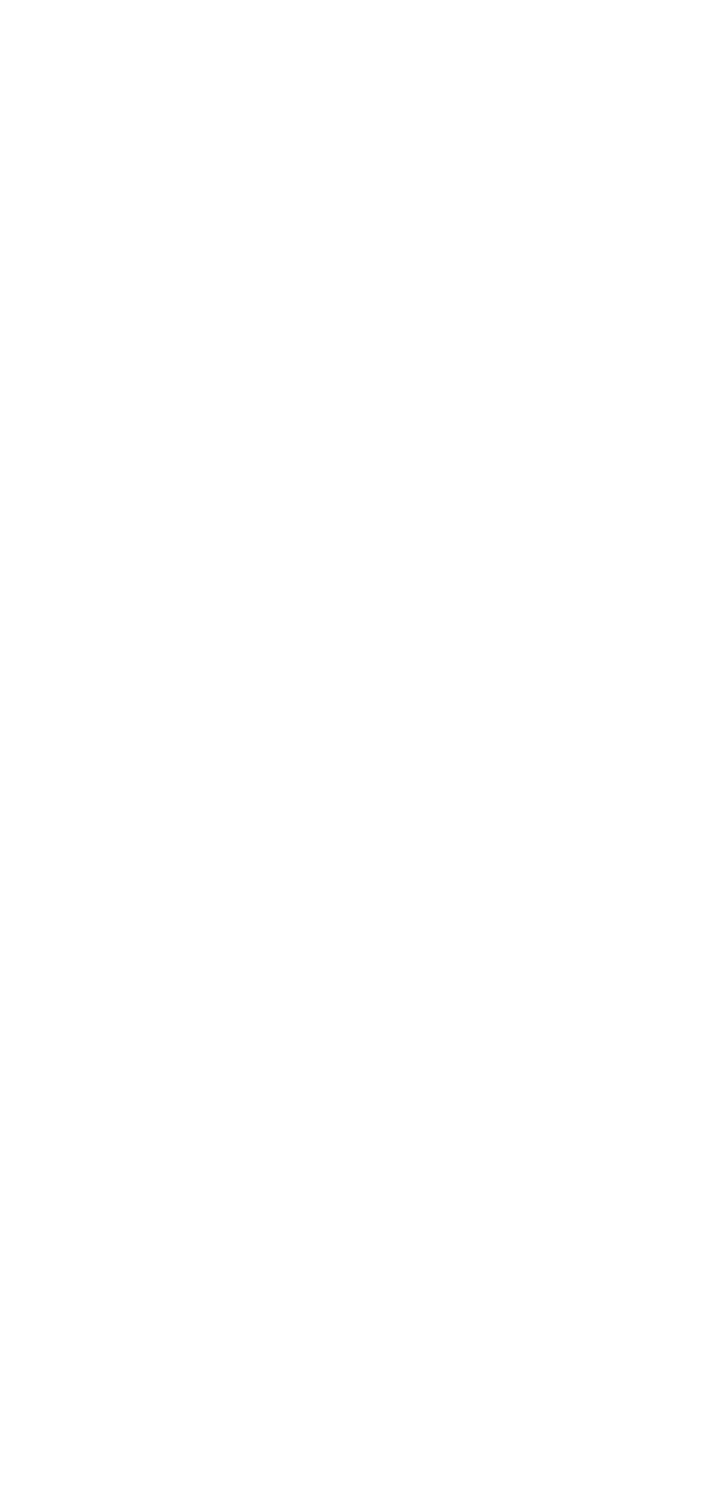# **Investment Objective and Policy**

The investment objective of this Fund is to seek to provide both an income and capital growth by aiming to track the performance of the global equity markets, as represented by the FTSE World Index.

The Fund will invest primarily in the equities that make up the constituents of the FTSE World Index. Securities in the FTSE World Index will be held with weightings generally proportionate to their company's market capitalisation.

The Fund may also invest in other transferable securities, permitted deposits, money market instruments, cash, near cash and units in collective investment schemes. The Fund may hold derivatives for the purpose of efficient portfolio management.

### **Risk Profile**

#### **Market Risk**

Market risk arises mainly from uncertainty about future prices. It represents the potential loss the Fund may suffer through holding market positions in the face of market movements. The Manager adheres to the investment guidelines and in this way, monitors and controls the exposure to risk from any type of security, sector or issuer.

#### **Currency Risk**

This Fund is invested in overseas financial securities. The performance of the Fund may therefore be affected by changes in exchange rates. This risk may be managed by the use of forward currency contracts, which aim to manage the effect of changing exchange rates.

# **Fund Facts**

| Period End Dates for Distributions: |           | 15 Jan, 15 Jul (12 Jan)* |
|-------------------------------------|-----------|--------------------------|
| Distribution Dates:                 |           | 15 Mar, 15 Sep (12 Mar)* |
| <b>Ongoing Charges Figures:</b>     | 12 Jan 18 | $15$ Jan $17$            |
| $R$ -Class                          | 0.98%     | 0.98%                    |
| F-Class                             | 0.98%     | 0.98%                    |
| F-Class                             | 0.63%     | 0.65%                    |
| I-Class                             | 0.39%     | 0.39%                    |
| C-Class                             | 0.28%     | 0.28%                    |

\* See Significant Changes on page 17

The Ongoing Charges Figure (OCF) is the ratio of the Fund's total discloseable costs (excluding overdraft interest) and all costs suffered through holdings in underlying Collective Investment Schemes, to the average net assets of the Fund.

The OCF is intended to provide a reliable figure which gives the most accurate measure of what it costs to invest in a fund and is calculated based on the last period's figures.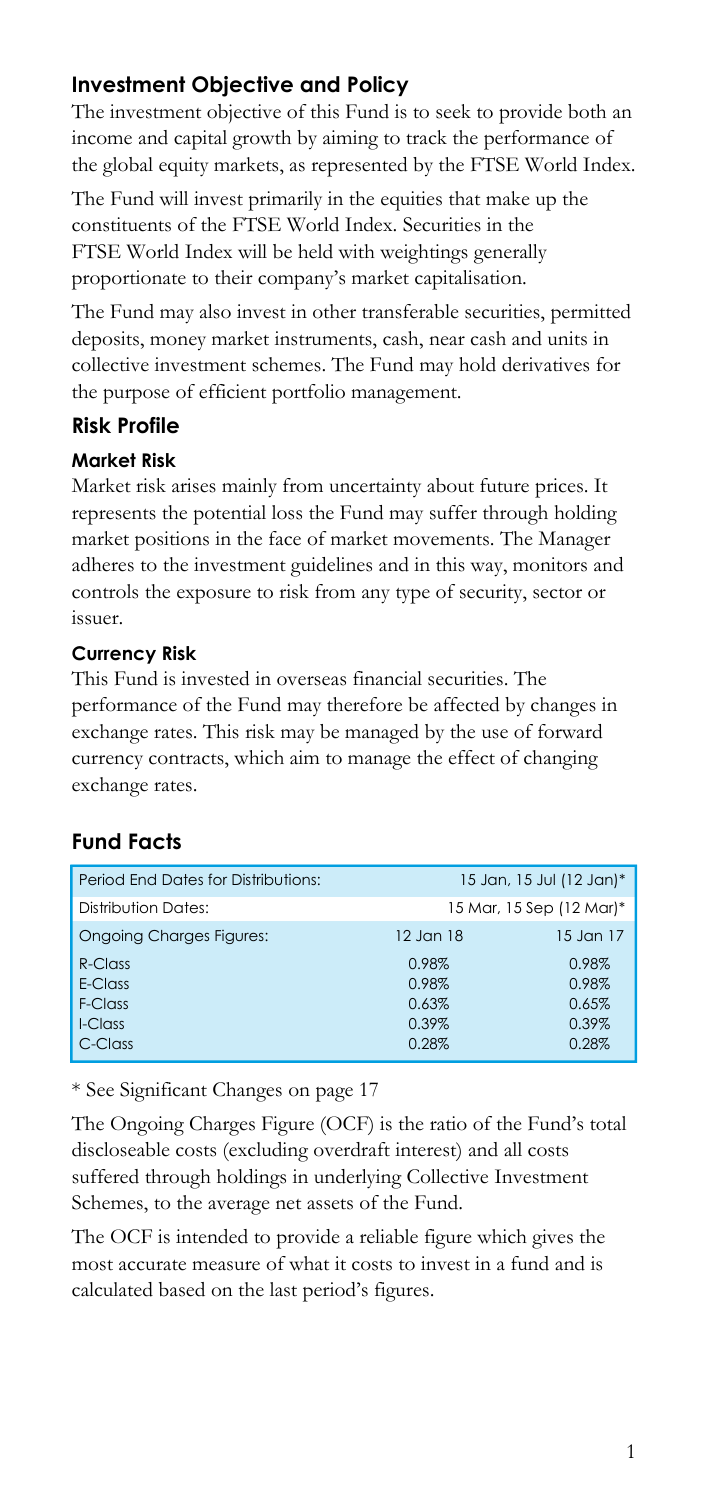# **Risk and Reward Profile**



- This risk and reward profile is based on historical data which may not be a reliable indication of the Fund's risk and reward category in the future.
- The category is based on the rate at which the Fund and the Index it is tracking have moved up and down in the past.
- This Fund is in category five because it invests in company shares which generally provide higher rewards and higher risks than other investments such as bonds, cash or commercial property.
- The Fund's category is not guaranteed to remain the same and may change over time.
- Even a fund in the lowest category is not a risk free investment.

# **Distribution Information**

### **R-Class**

The distribution payable on 12 March 2018 is 0.8073p per unit for distribution units and 0.8909p per unit for accumulation units.

# **E-Class**

The distribution payable on 12 March 2018 is 0.8073p per unit for distribution units and 0.8909p per unit for accumulation units.

# **F-Class**

The distribution payable on 12 March 2018 is 1.1950p per unit for distribution units and 1.3426p per unit for accumulation units.

#### **I-Class**

The distribution payable on 12 March 2018 is 1.4698p per unit for distribution units and 1.6750p per unit for accumulation units.

# **C-Class**

The distribution payable on 12 March 2018 is 0.5708p per unit for accumulation units.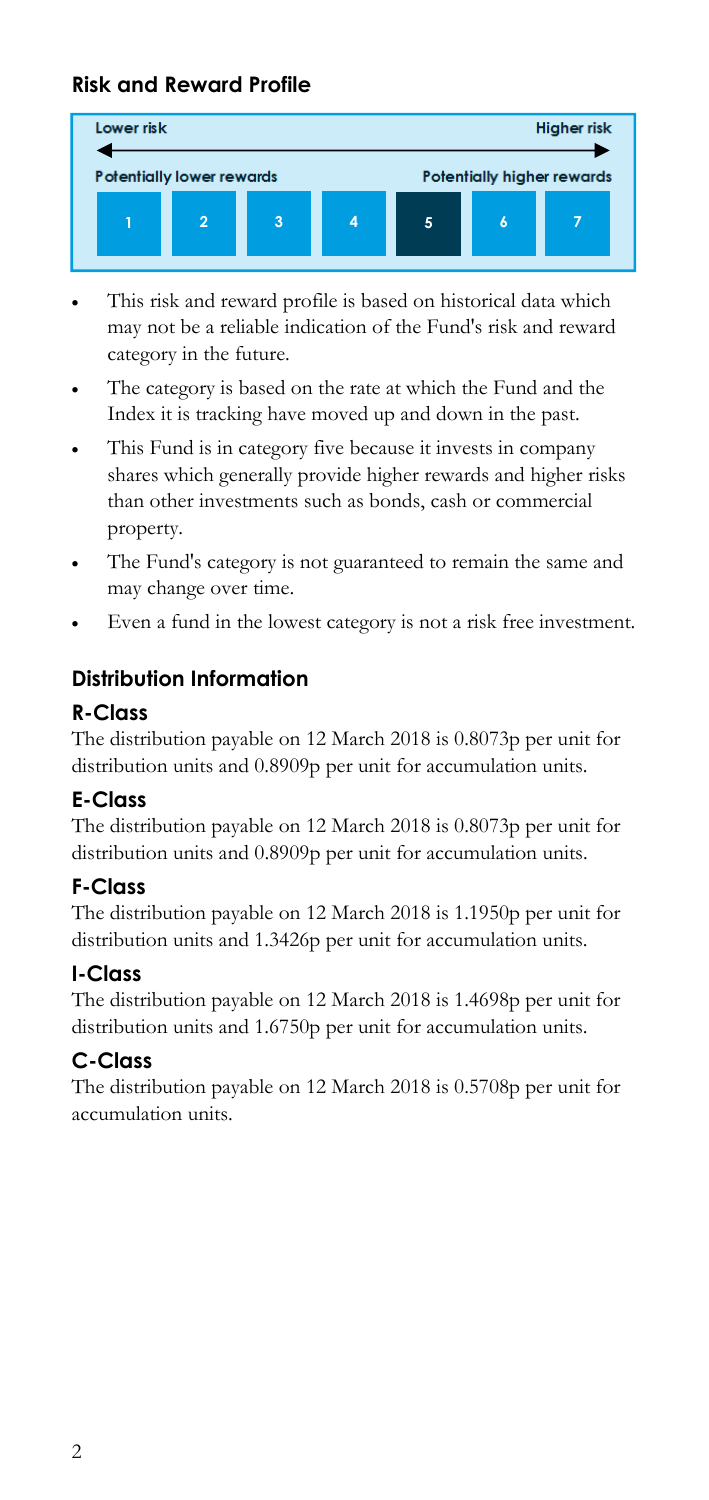# **Portfolio Information**

The top 10 holdings and their associated weighting at the current period and preceding year end were:

|                        | <b>Top 10 Holdings at</b><br><b>12 January 2018</b> |                        | <b>Top 10 Holdings at</b><br><b>15 January 2017</b> |
|------------------------|-----------------------------------------------------|------------------------|-----------------------------------------------------|
| Holding                | Percentage of<br><b>Net Asset Value</b>             | Holding                | Percentage of<br><b>Net Asset Value</b>             |
|                        |                                                     | Legal & General        |                                                     |
| Apple                  | 1.99%                                               | Japan Index Trust      | 2.24%                                               |
| Alphabet               | 1.47%                                               | Apple                  | 1.72%                                               |
| Microsoft              | 1.46%                                               | Alphabet               | 1.30%                                               |
| Amazon.com             | 1.13%                                               | Microsoft              | 1.28%                                               |
| Facebook               | 0.93%                                               | Exxon Mobil            | 0.98%                                               |
| Johnson & Johnson      | 0.87%                                               | JP Morgan Chase        | 0.86%                                               |
| <b>JPMorgan Chase</b>  | 0.86%                                               | Johnson & Johnson      | 0.85%                                               |
| Exxon Mobil            | 0.82%                                               | Amazon.com             | 0.85%                                               |
| Berkshire Hathaway 'B' | 0.66%                                               | Berkshire Hathaway 'B' | 0.83%                                               |
| <b>Bank of America</b> | 0.66%                                               | Facebook               | 0.77%                                               |

# **Fund Holdings as at 12 January 2018**



# **Fund Holdings as at 15 January 2017**

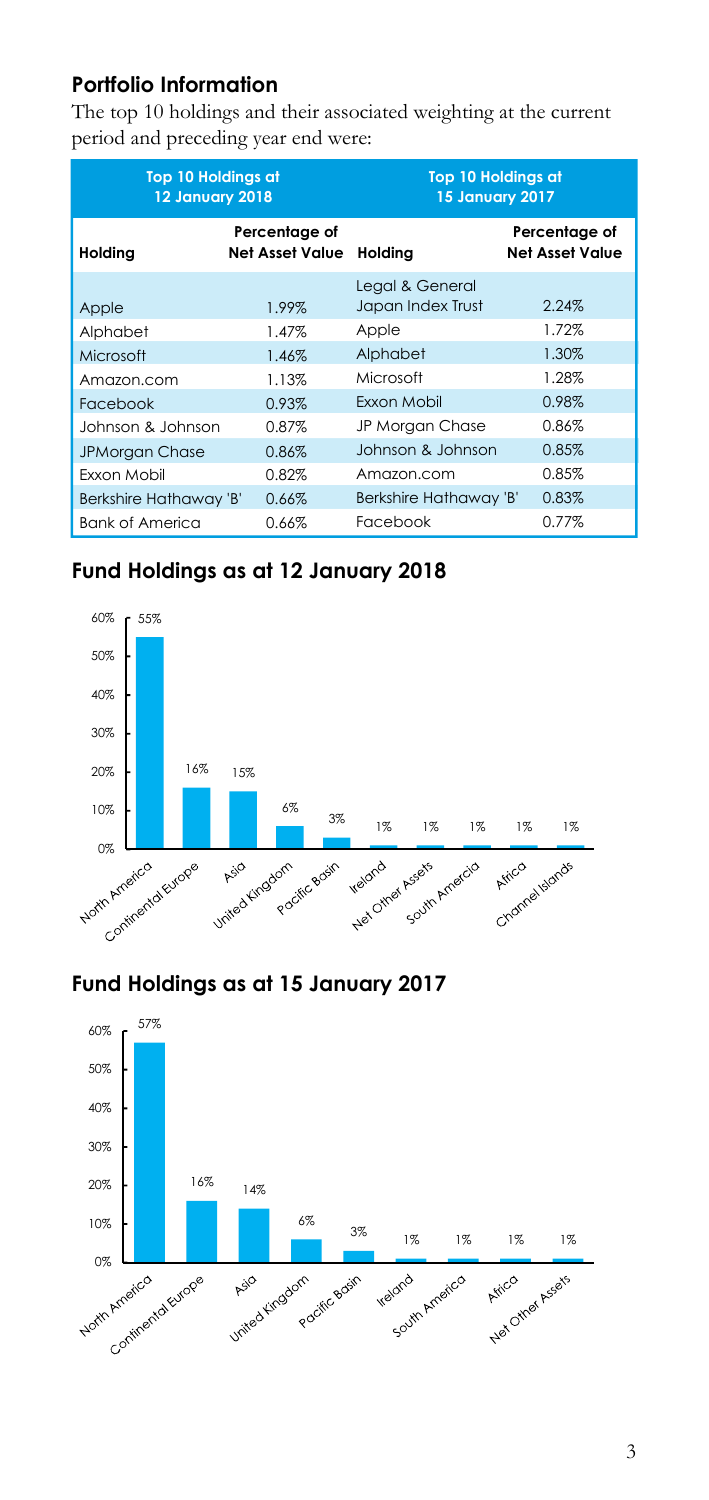#### **R-Class Distribution Units**

**Change in Net Asset Value per Unit** 

| <b>Accounting Period ending</b>                                                                          | 16/01/17 to<br>$12/01/18$ <sup>1</sup><br>(pence<br>per unit) | 16/01/16 to<br>15/01/17<br>(pence<br>per unit) | 16/01/15 to<br>15/01/16<br>(pence<br>per unit) |
|----------------------------------------------------------------------------------------------------------|---------------------------------------------------------------|------------------------------------------------|------------------------------------------------|
| Opening net asset value per unit                                                                         | 202.21                                                        | 144.75                                         | 151.85                                         |
| Return before operating charges*                                                                         | 22.43                                                         | 61.58                                          | (3.60)                                         |
| Operating charges<br>(calculated on average price)                                                       | (2.03)                                                        | (1.69)                                         | (1.49)                                         |
| Return after operating charges*                                                                          | 20.40                                                         | 59.89                                          | (5.09)                                         |
| Distributions on income units                                                                            | (2.39)                                                        | (2.43)                                         | (2.01)                                         |
| Closing net asset value per unit                                                                         | 220.22                                                        | 202.21                                         | 144.75                                         |
| * after direct transaction costs of:                                                                     | 0.09                                                          | 0.03                                           | 0.02                                           |
| Performance                                                                                              |                                                               |                                                |                                                |
| Return after charges                                                                                     | 10.09%                                                        | 41.38%                                         | $(3.35)\%$                                     |
| Other Information                                                                                        |                                                               |                                                |                                                |
| Closing net asset value (£)<br>Closing number of units<br>Operating chargest<br>Direct transaction costs | 2.038.510<br>925.679<br>0.98%<br>0.04%                        | 1.170.165<br>578.687<br>0.98%<br>0.02%         | 634.031<br>438.030<br>0.97%<br>0.01%           |
| <b>Prices</b>                                                                                            |                                                               |                                                |                                                |
| Highest unit price<br>Lowest unit price                                                                  | 222.10p<br>195.50 <sub>p</sub>                                | 203.50 <sub>p</sub><br>139.80p                 | 152.60p<br>145.50p                             |

 † Operating charges, otherwise known as the OCF is the ratio of the Fund's total disclosable costs (excluding overdraft interest) to the average net assets of the Fund. The OCF is intended to provide a reliable figure which gives the most accurate measure of what it costs to invest in a Fund and is calculated based on the last period's figures.

 $1$  The Fund's final accounting date, usually 15 January, has been moved to 12 January 2018 in order to facilitate the closure of E-Class.

**Past performance is not a guide to future performance.** 

**The price of units and any income from them may go down as well as up.**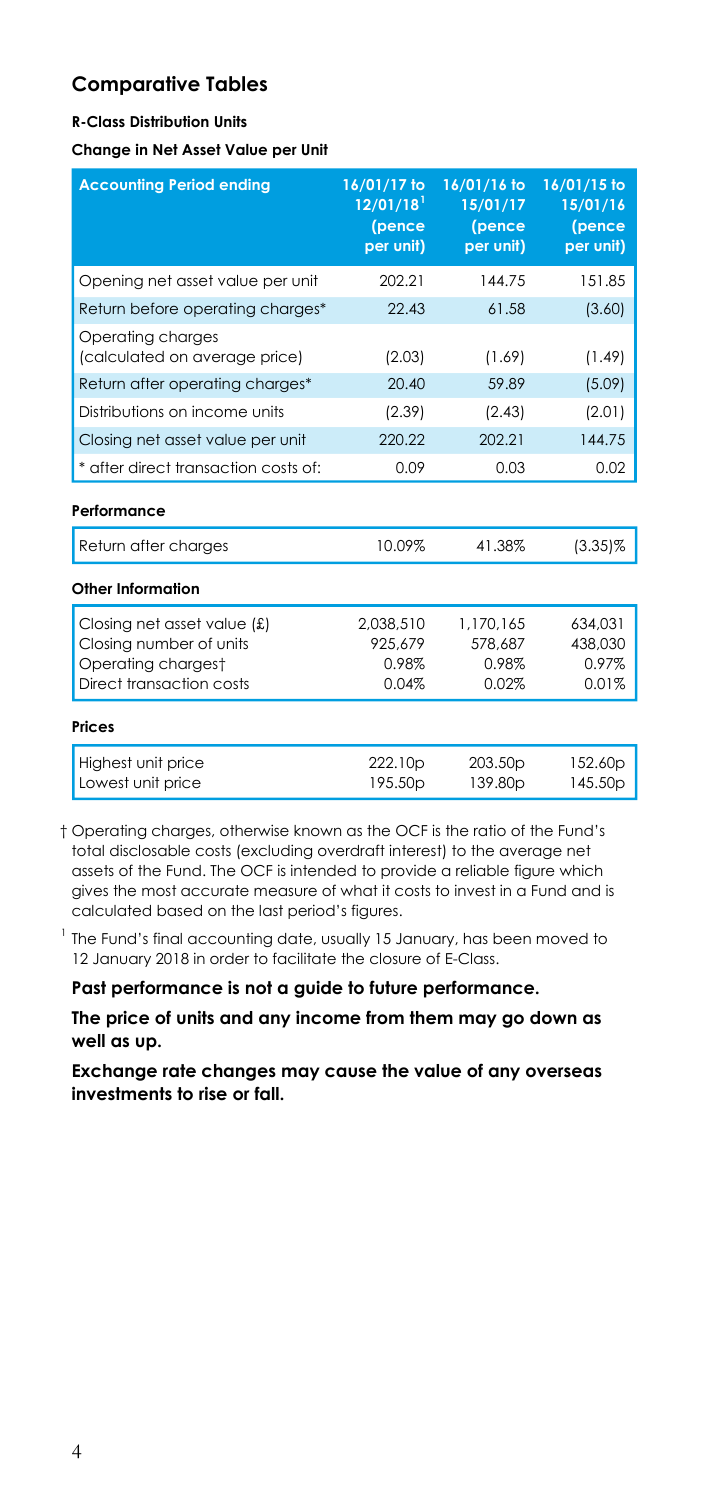#### **R-Class Accumulation Units**

**Change in Net Asset Value per Unit** 

| <b>Accounting Period ending</b>                                                                          | 16/01/17 to<br>12/01/18<br>(pence<br>per unit) | 16/01/16 to<br>15/01/17<br>(pence<br>per unit) | 16/01/15 to<br>15/01/16<br>(pence<br>per unit) |
|----------------------------------------------------------------------------------------------------------|------------------------------------------------|------------------------------------------------|------------------------------------------------|
| Opening net asset value per unit                                                                         | 221 44                                         | 156.46                                         | 161.99                                         |
| Return before operating charges*                                                                         | 24.71                                          | 66.82                                          | (3.93)                                         |
| Operating charges<br>(calculated on average price)                                                       | (2.22)                                         | (1.84)                                         | (1.60)                                         |
| Return after operating charges*                                                                          | 22.49                                          | 64.98                                          | (5.53)                                         |
| Distributions                                                                                            | (2.63)                                         | (2.63)                                         | (2.14)                                         |
| Retained distributions on<br>accumulation units                                                          | 2.63                                           | 2.63                                           | 2.14                                           |
| Closing net asset value per unit                                                                         | 243.93                                         | 221.44                                         | 156.46                                         |
| * after direct transaction costs of:                                                                     | 0.10                                           | 0.03                                           | 0.02                                           |
| Performance                                                                                              |                                                |                                                |                                                |
| Return after charges                                                                                     | 10.16%                                         | 41.53%                                         | $(3.41)\%$                                     |
| Other Information                                                                                        |                                                |                                                |                                                |
| Closing net asset value (£)<br>Closing number of units<br>Operating chargest<br>Direct transaction costs | 14,545,075<br>5,962,756<br>0.98%<br>0.04%      | 10,289,768<br>4.646.711<br>0.98%<br>0.02%      | 5,933,729<br>3.792.502<br>0.97%<br>0.01%       |
| Prices                                                                                                   |                                                |                                                |                                                |
| Highest unit price<br>Lowest unit price                                                                  | 245.20p<br>214.10p                             | 221.80p<br>151.10p                             | 164.10p<br>156.40p                             |

 † Operating charges, otherwise known as the OCF is the ratio of the Fund's total disclosable costs (excluding overdraft interest) to the average net assets of the Fund. The OCF is intended to provide a reliable figure which gives the most accurate measure of what it costs to invest in a Fund and is calculated based on the last period's figures.

 $1$  The Fund's final accounting date, usually 15 January, has been moved to 12 January 2018 in order to facilitate the closure of E-Class.

**Past performance is not a guide to future performance.** 

**The price of units and any income from them may go down as well as up.**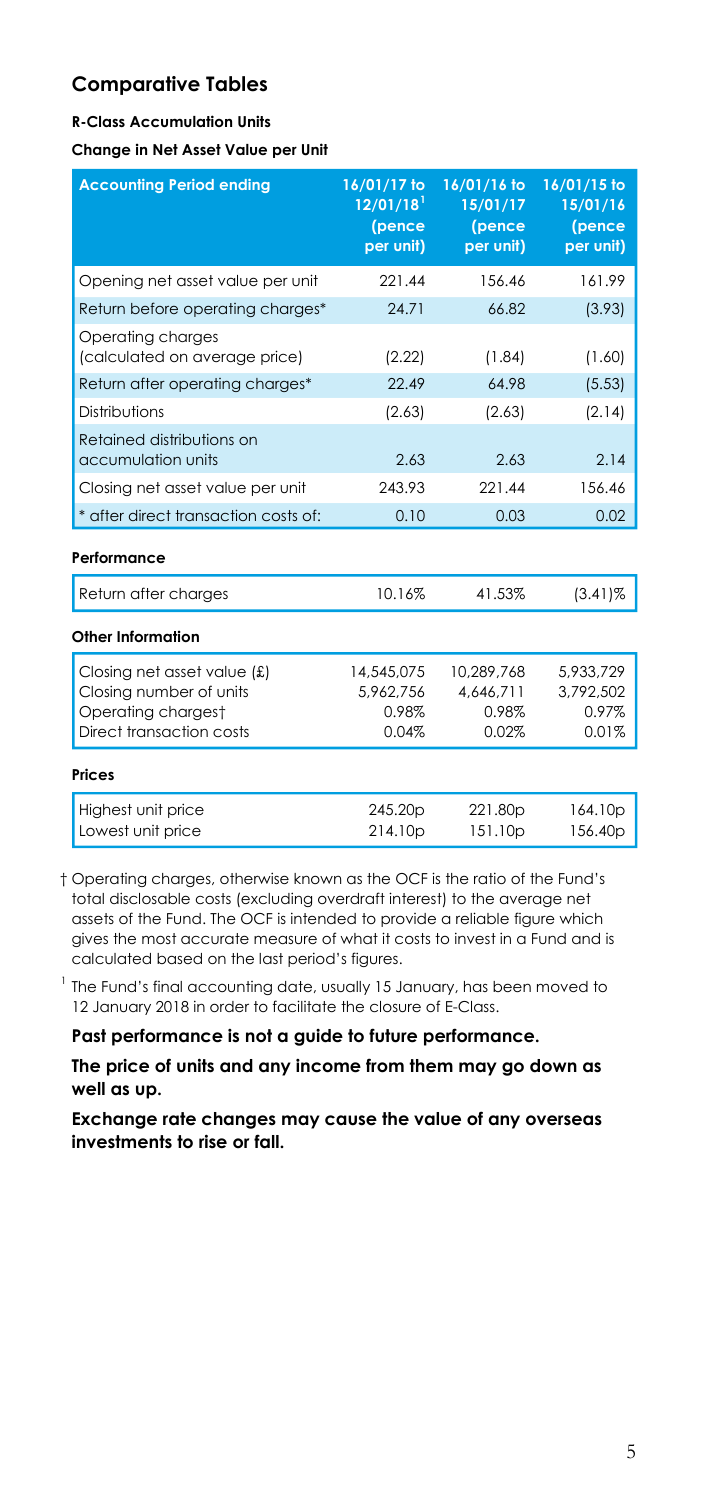#### **E-Class Distribution Units**

**Change in Net Asset Value per Unit** 

| <b>Accounting Period ending</b>                                                                          | 16/01/17 to<br>$12/01/18$ <sup>1</sup><br>(pence<br>per unit) | 16/01/16 to<br>15/01/17<br>(pence<br>per unit) | 16/01/15 to<br>15/01/16<br>(pence<br>per unit) |
|----------------------------------------------------------------------------------------------------------|---------------------------------------------------------------|------------------------------------------------|------------------------------------------------|
| Opening net asset value per unit                                                                         | 202.21                                                        | 144.75                                         | 151.85                                         |
| Return before operating charges*                                                                         | 22.42                                                         | 61.57                                          | (3.59)                                         |
| Operating charges<br>(calculated on average price)                                                       | (2.02)                                                        | (1.68)                                         | (1.50)                                         |
| Return after operating charges*                                                                          | 20.40                                                         | 59.89                                          | (5.09)                                         |
| Distributions on income units                                                                            | (2.39)                                                        | (2.43)                                         | (2.01)                                         |
| Closing net asset value per unit                                                                         | 220.22                                                        | 202.21                                         | 144.75                                         |
| * after direct transaction costs of:                                                                     | 0.09                                                          | 0.03                                           | 0.02                                           |
| Performance                                                                                              |                                                               |                                                |                                                |
| Return after charges                                                                                     | 10.09%                                                        | 41.37%                                         | $(3.35)\%$                                     |
| Other Information                                                                                        |                                                               |                                                |                                                |
| Closing net asset value (£)<br>Closing number of units<br>Operating chargest<br>Direct transaction costs | 27.684.060<br>12,571,216<br>0.98%<br>0.04%                    | 28.710.511<br>14,198,344<br>0.98%<br>0.02%     | 21.889.145<br>15,122,442<br>0.97%<br>0.01%     |
| <b>Prices</b>                                                                                            |                                                               |                                                |                                                |
| Highest unit price<br>Lowest unit price                                                                  | 222.10p<br>195.50p                                            | 203.50 <sub>p</sub><br>139.80p                 | 152.60p<br>145.50p                             |

 † Operating charges, otherwise known as the OCF is the ratio of the Fund's total disclosable costs (excluding overdraft interest) to the average net assets of the Fund. The OCF is intended to provide a reliable figure which gives the most accurate measure of what it costs to invest in a Fund and is calculated based on the last period's figures.

 $1$  The Fund's final accounting date, usually 15 January, has been moved to 12 January 2018 in order to facilitate the closure of E-Class.

**Past performance is not a guide to future performance.** 

**The price of units and any income from them may go down as well as up.**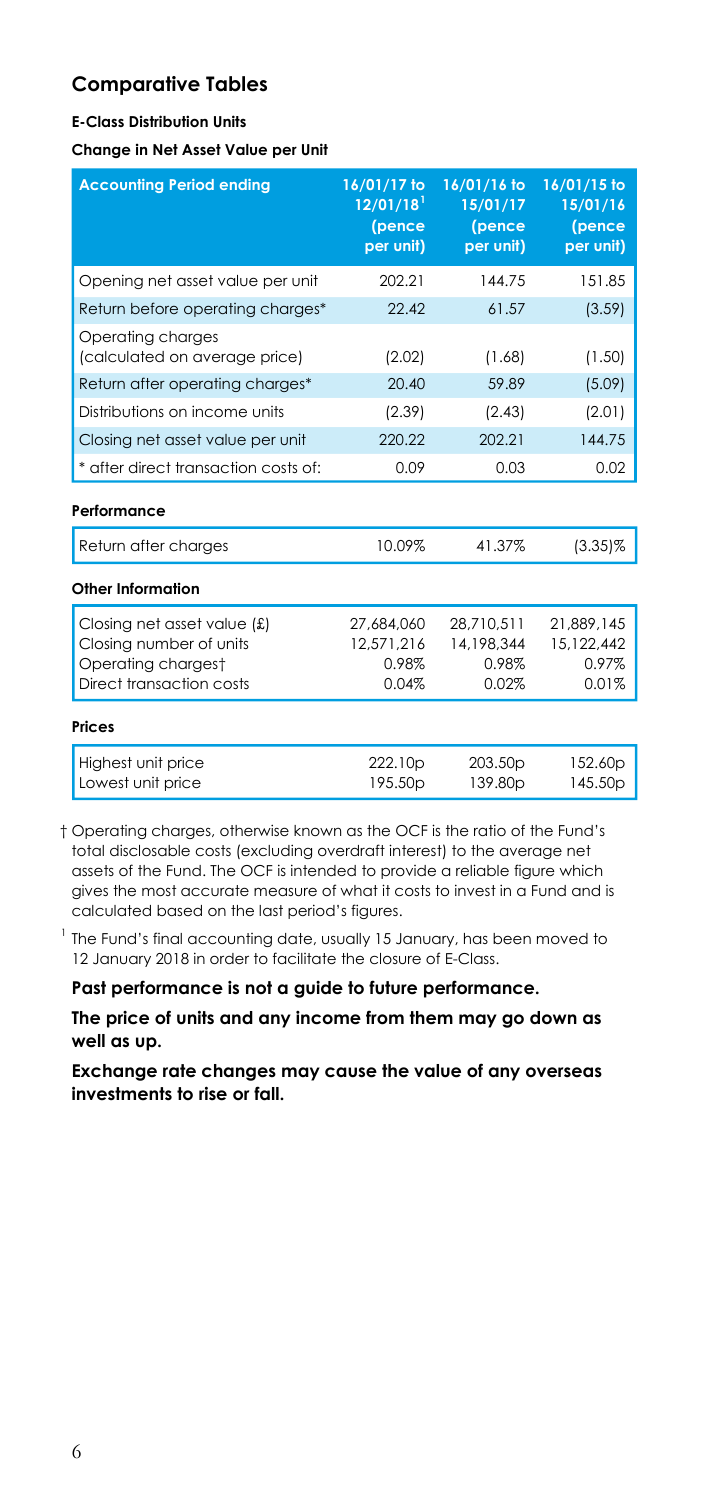#### **E-Class Accumulation Units**

**Change in Net Asset Value per Unit** 

| <b>Accounting Period ending</b>                                                                          | 16/01/17 to<br>12/01/18<br>(pence<br>per unit) | 16/01/16 to<br>15/01/17<br>(pence<br>per unit) | 16/01/15 to<br>15/01/16<br>(pence<br>per unit) |
|----------------------------------------------------------------------------------------------------------|------------------------------------------------|------------------------------------------------|------------------------------------------------|
| Opening net asset value per unit                                                                         | 221 44                                         | 156.46                                         | 161.99                                         |
| Return before operating charges*                                                                         | 24.71                                          | 66.81                                          | (3.93)                                         |
| Operating charges<br>(calculated on average price)                                                       | (2.22)                                         | (1.83)                                         | (1.60)                                         |
| Return after operating charges*                                                                          | 22.49                                          | 64.98                                          | (5.53)                                         |
| Distributions                                                                                            | (2.63)                                         | (2.63)                                         | (2.14)                                         |
| Retained distributions on<br>accumulation units                                                          | 2.63                                           | 2.63                                           | 2.14                                           |
| Closing net asset value per unit                                                                         | 243.93                                         | 221.44                                         | 156.46                                         |
| * after direct transaction costs of:                                                                     | 0.10                                           | 0.03                                           | 0.02                                           |
| Performance                                                                                              |                                                |                                                |                                                |
| Return after charges                                                                                     | 10.16%                                         | 41.53%                                         | $(3.41)\%$                                     |
| Other Information                                                                                        |                                                |                                                |                                                |
| Closing net asset value (£)<br>Closing number of units<br>Operating chargest<br>Direct transaction costs | 3,702,651<br>1,517,902<br>0.98%<br>0.04%       | 3,143,662<br>1,419,633<br>0.98%<br>0.02%       | 2,328,068<br>1,487,969<br>0.97%<br>0.01%       |
| Prices                                                                                                   |                                                |                                                |                                                |
| Highest unit price<br>Lowest unit price                                                                  | 245.20p<br>214.10p                             | 221.80p<br>151.10p                             | 164.10p<br>156.40p                             |

 † Operating charges, otherwise known as the OCF is the ratio of the Fund's total disclosable costs (excluding overdraft interest) to the average net assets of the Fund. The OCF is intended to provide a reliable figure which gives the most accurate measure of what it costs to invest in a Fund and is calculated based on the last period's figures.

 $1$  The Fund's final accounting date, usually 15 January, has been moved to 12 January 2018 in order to facilitate the closure of E-Class.

**Past performance is not a guide to future performance.** 

**The price of units and any income from them may go down as well as up.**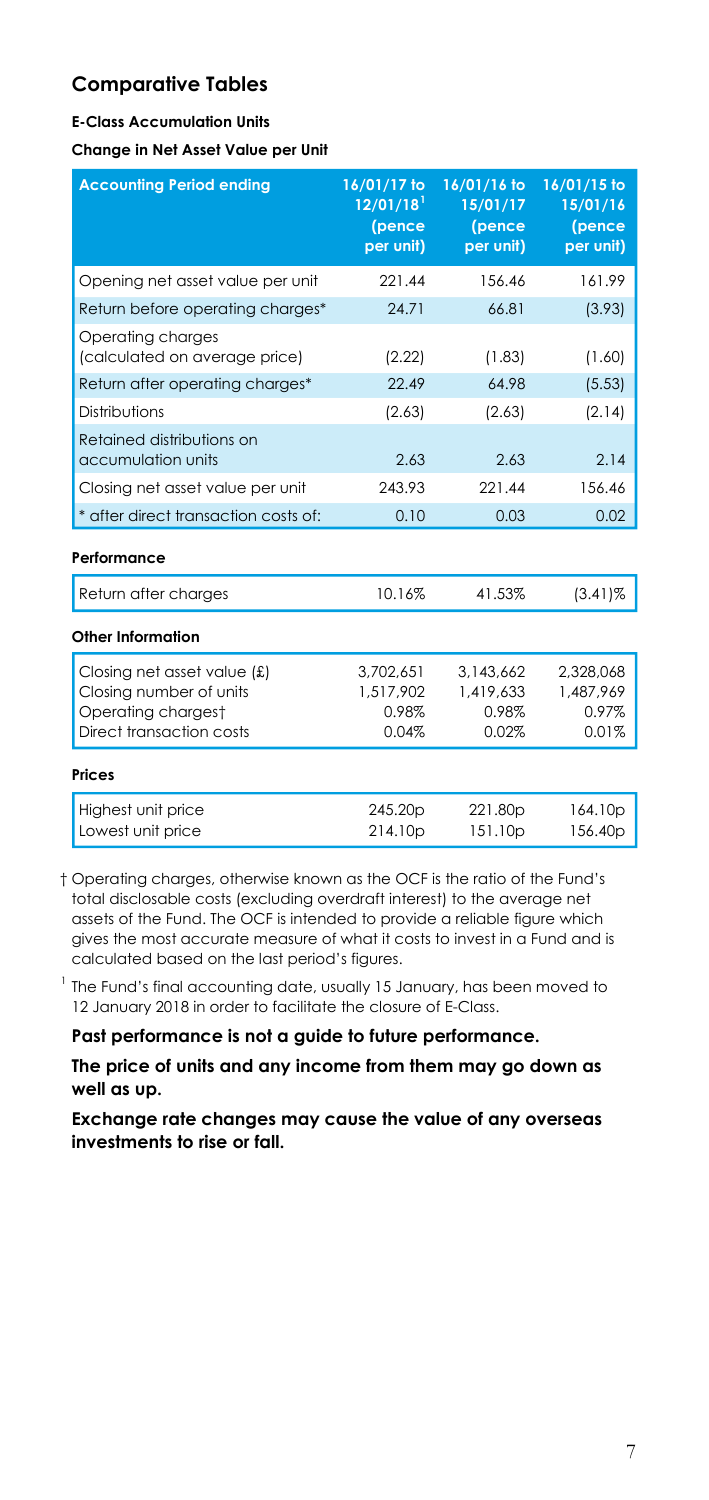#### **F-Class Distribution Units**

**Change in Net Asset Value per Unit** 

| <b>Accounting Period ending</b>                    | 16/01/17 to<br>$12/01/18$ <sup>1</sup><br>(pence<br>per unit) | 16/01/16 to<br>15/01/17<br>(pence<br>per unit) | 16/01/15 to<br>15/01/16<br>(pence<br>per unit) |
|----------------------------------------------------|---------------------------------------------------------------|------------------------------------------------|------------------------------------------------|
| Opening net asset value per unit                   | 203.55                                                        | 145.53                                         | 152.75                                         |
| Return before operating charges*                   | 22.19                                                         | 62.18                                          | (3.69)                                         |
| Operating charges<br>(calculated on average price) | (1.31)                                                        | (1.09)                                         | (1.12)                                         |
| Return after operating charges*                    | 20.88                                                         | 61.09                                          | (4.81)                                         |
| Distributions on income units                      | (3.15)                                                        | (3.07)                                         | (2.41)                                         |
| Closing net asset value per unit                   | 221.28                                                        | 203.55                                         | 145.53                                         |
| * after direct transaction costs of:               | 0.09                                                          | 0.03                                           | 0.02                                           |
| Performance                                        |                                                               |                                                |                                                |
| Return after charges                               | 10.26%                                                        | 41.97%                                         | $(3.15)\%$                                     |
| Other Information                                  |                                                               |                                                |                                                |
| Closing net asset value $(f)$                      | 624                                                           | 574                                            | 1.189                                          |
| Closing number of units                            | 282                                                           | 282                                            | 817                                            |
| Operating chargest                                 | 0.63%                                                         | 0.65%                                          | 0.72%                                          |
| Direct transaction costs                           | 0.04%                                                         | 0.02%                                          | 0.01%                                          |
| Prices                                             |                                                               |                                                |                                                |
| Highest unit price<br>Lowest unit price            | 223.80p<br>196.60p                                            | 205.00 <sub>p</sub><br>140.60p                 | 153.90p<br>146.70p                             |

 † Operating charges, otherwise known as the OCF is the ratio of the Fund's total disclosable costs (excluding overdraft interest) to the average net assets of the Fund. The OCF is intended to provide a reliable figure which gives the most accurate measure of what it costs to invest in a Fund and is calculated based on the last period's figures.

 $1$  The Fund's final accounting date, usually 15 January, has been moved to 12 January 2018 in order to facilitate the closure of E-Class.

**Past performance is not a guide to future performance.** 

**The price of units and any income from them may go down as well as up.**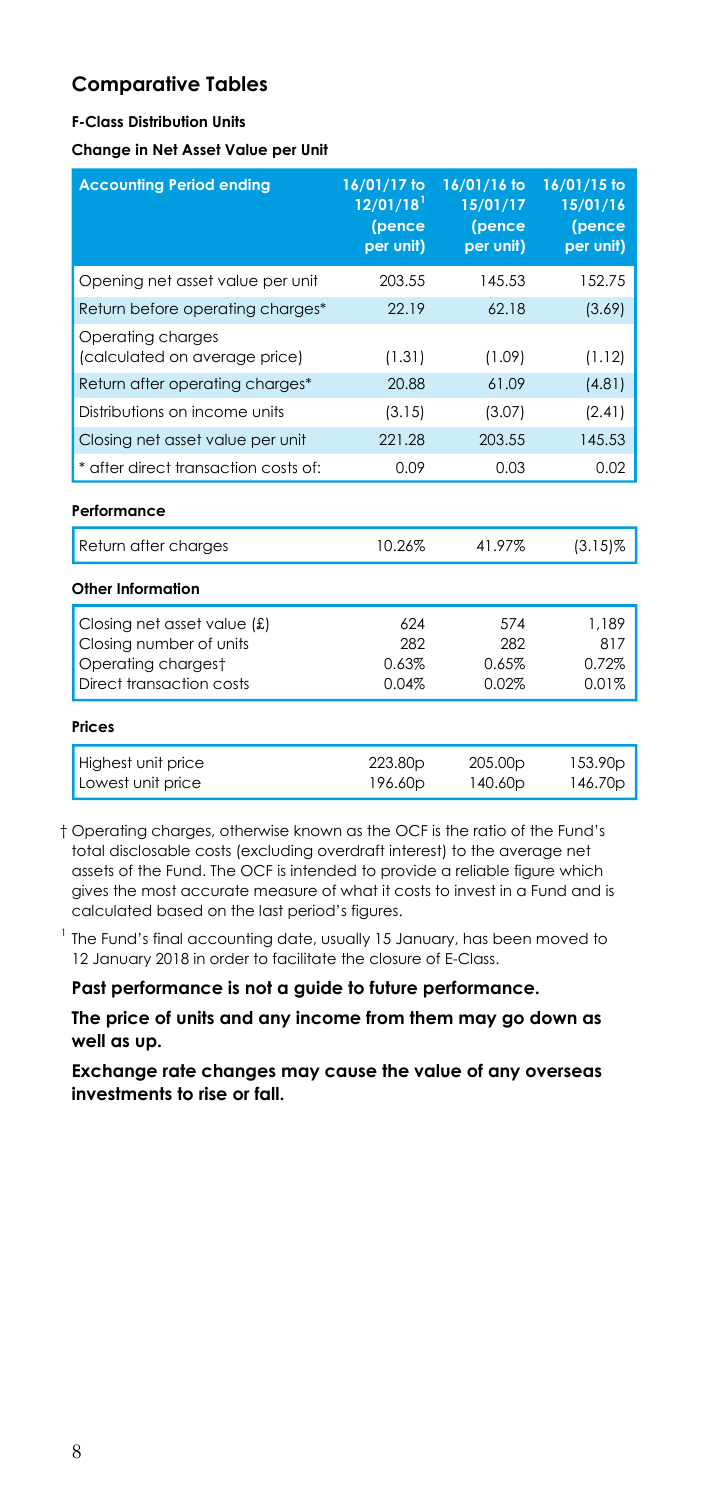#### **F-Class Accumulation Units**

**Change in Net Asset Value per Unit** 

| <b>Accounting Period ending</b>                                                                          | 16/01/17 to<br>12/01/18<br>(pence<br>per unit) | 16/01/16 to<br>15/01/17<br>(pence<br>per unit) | 16/01/15 to<br>15/01/16<br>(pence<br>per unit) |
|----------------------------------------------------------------------------------------------------------|------------------------------------------------|------------------------------------------------|------------------------------------------------|
| Opening net asset value per unit                                                                         | 225.64                                         | 158.93                                         | 164.13                                         |
| Return before operating charges*                                                                         | 25.24                                          | 67.96                                          | (4.01)                                         |
| Operating charges<br>(calculated on average price)                                                       | (1.46)                                         | (1.25)                                         | (1.19)                                         |
| Return after operating charges*                                                                          | 23.78                                          | 66.71                                          | (5.20)                                         |
| Distributions                                                                                            | (3.52)                                         | (3.36)                                         | (2.60)                                         |
| Retained distributions on<br>accumulation units                                                          | 3.52                                           | 3.36                                           | 2.60                                           |
| Closing net asset value per unit                                                                         | 249 42                                         | 225.64                                         | 158.93                                         |
| * after direct transaction costs of:                                                                     | 0.10                                           | 0.03                                           | 0.02                                           |
| Performance                                                                                              |                                                |                                                |                                                |
| Return after charges                                                                                     | 10.54%                                         | 41.97%                                         | $(3.17)\%$                                     |
| Other Information                                                                                        |                                                |                                                |                                                |
| Closing net asset value (£)<br>Closing number of units<br>Operating chargest<br>Direct transaction costs | 183,612<br>73.615<br>0.63%<br>0.04%            | 151,503<br>67.144<br>0.65%<br>0.02%            | 83,562<br>52,578<br>0.72%<br>0.01%             |
| <b>Prices</b>                                                                                            |                                                |                                                |                                                |
| Highest unit price<br>Lowest unit price                                                                  | 250.70p<br>218.20p                             | 226.00p<br>153.50 <sub>p</sub>                 | 166.90p<br>159.10p                             |

 † Operating charges, otherwise known as the OCF is the ratio of the Fund's total disclosable costs (excluding overdraft interest) to the average net assets of the Fund. The OCF is intended to provide a reliable figure which gives the most accurate measure of what it costs to invest in a Fund and is calculated based on the last period's figures.

 $1$  The Fund's final accounting date, usually 15 January, has been moved to 12 January 2018 in order to facilitate the closure of E-Class.

**Past performance is not a guide to future performance.** 

**The price of units and any income from them may go down as well as up.**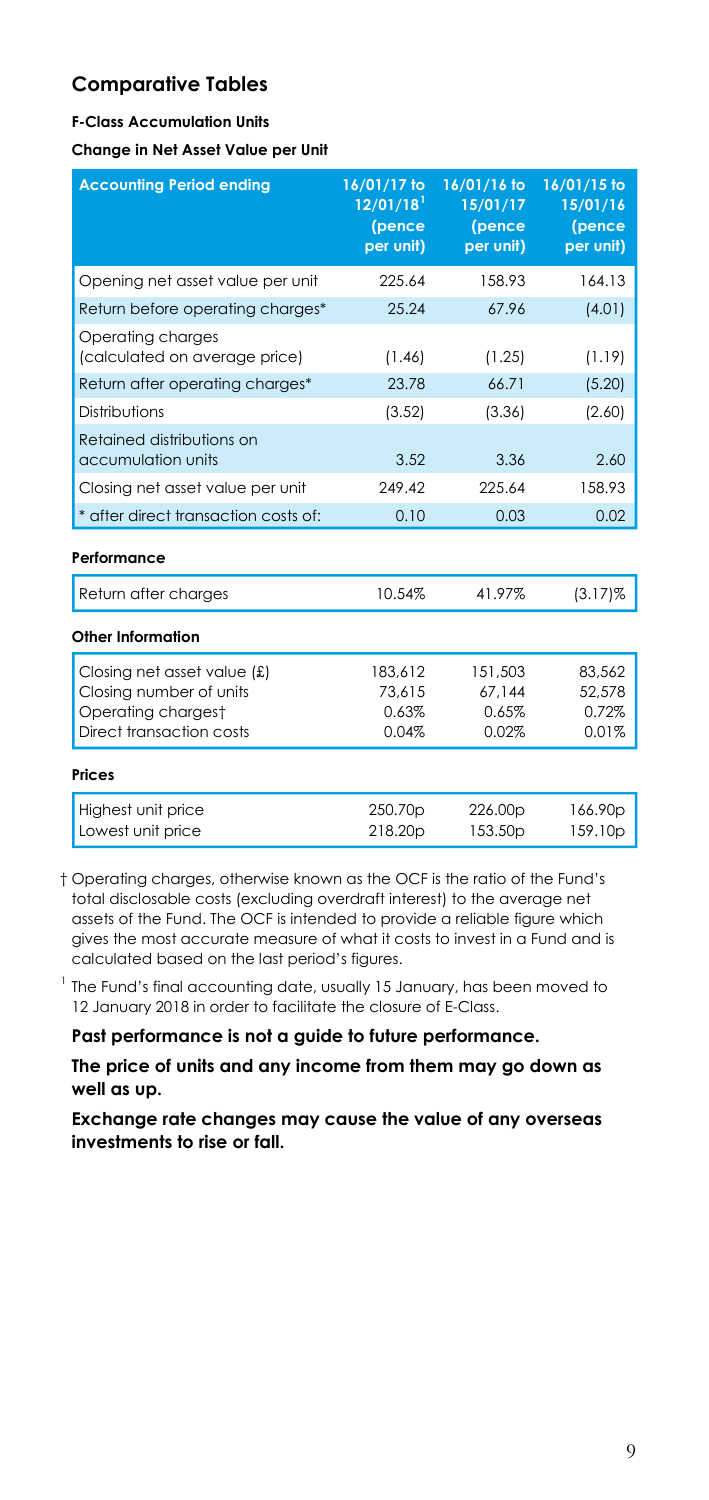#### **I-Class Distribution Units**

**Change in Net Asset Value per Unit** 

| <b>Accounting Period ending</b>                                                                          | 16/01/17 to<br>$12/01/18$ <sup>1</sup><br>(pence<br>per unit) | 16/01/16 to<br>15/01/17<br>(pence<br>per unit) | 16/01/15 to<br>15/01/16<br>(pence<br>per unit) |
|----------------------------------------------------------------------------------------------------------|---------------------------------------------------------------|------------------------------------------------|------------------------------------------------|
| Opening net asset value per unit                                                                         | 203.35                                                        | 145.52                                         | 152.69                                         |
| Return before operating charges*                                                                         | 22.61                                                         | 62.04                                          | (3.65)                                         |
| Operating charges<br>(calculated on average price)                                                       | (0.81)                                                        | (0.69)                                         | (0.57)                                         |
| Return after operating charges*                                                                          | 21.80                                                         | 61.35                                          | (4.22)                                         |
| Distributions on income units                                                                            | (3.67)                                                        | (3.52)                                         | (2.95)                                         |
| Closing net asset value per unit                                                                         | 221.48                                                        | 203.55                                         | 145.52                                         |
| * after direct transaction costs of:                                                                     | 0.09                                                          | 0.03                                           | 0.02                                           |
| Performance                                                                                              |                                                               |                                                |                                                |
| Return after charges                                                                                     | 10.72%                                                        | 42.16%                                         | $(2.76)$ %                                     |
| <b>Other Information</b>                                                                                 |                                                               |                                                |                                                |
| Closing net asset value (£)<br>Closing number of units<br>Operating chargest<br>Direct transaction costs | 10,420,588<br>4.705.030<br>0.39%<br>0.04%                     | 3,539,665<br>1.740.683<br>0.39%<br>0.02%       | 1.951.449<br>1.340.983<br>0.38%<br>0.01%       |
| Prices                                                                                                   |                                                               |                                                |                                                |
| Highest unit price<br>Lowest unit price                                                                  | 224.10 <sub>p</sub><br>196.60p                                | 205.20 <sub>p</sub><br>140.60p                 | 154.10 <sub>p</sub><br>147.00p                 |

 † Operating charges, otherwise known as the OCF is the ratio of the Fund's total disclosable costs (excluding overdraft interest) to the average net assets of the Fund. The OCF is intended to provide a reliable figure which gives the most accurate measure of what it costs to invest in a Fund and is calculated based on the last period's figures.

 $1$  The Fund's final accounting date, usually 15 January, has been moved to 12 January 2018 in order to facilitate the closure of E-Class.

**Past performance is not a guide to future performance.** 

**The price of units and any income from them may go down as well as up.**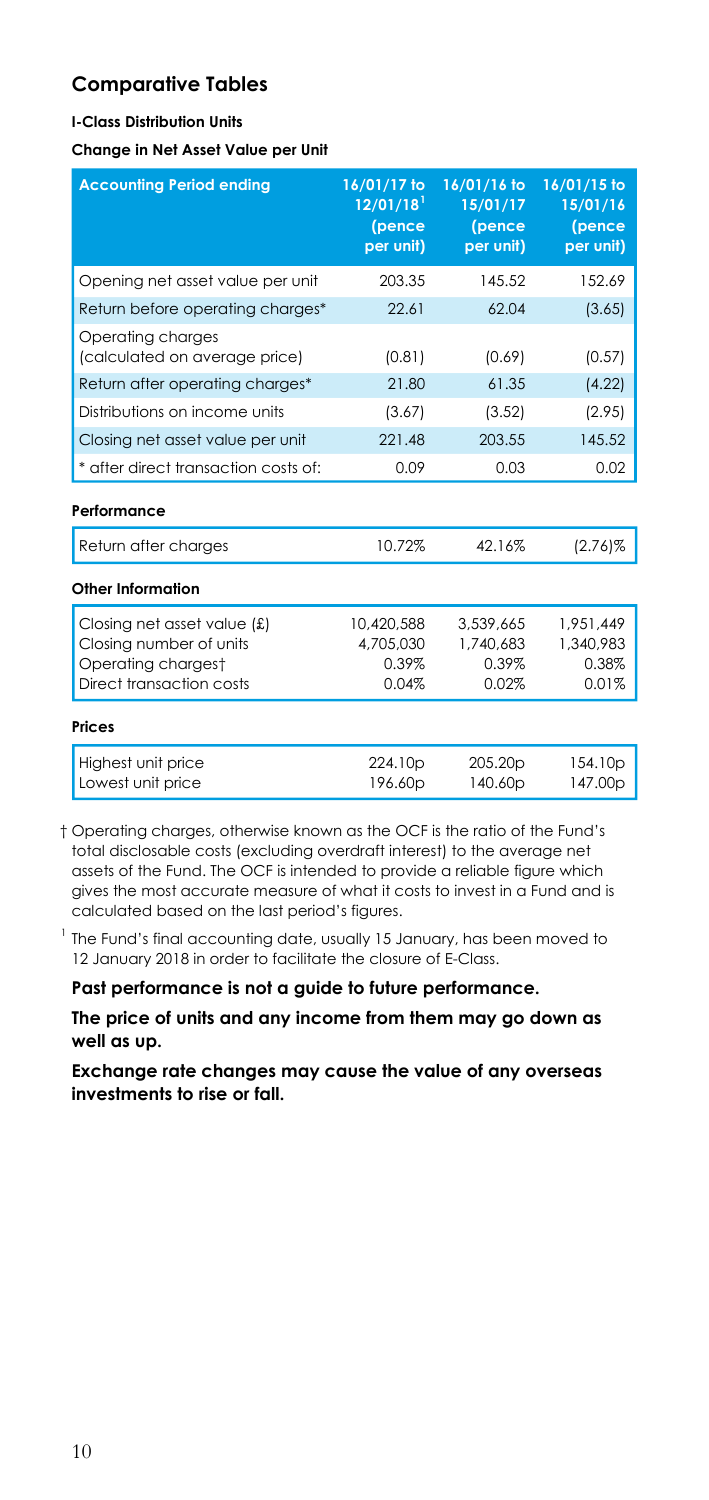#### **I-Class Accumulation Units**

**Change in Net Asset Value per Unit** 

| <b>Accounting Period ending</b>                                                                          | 16/01/17 to<br>$12/01/18$ <sup>1</sup><br>(pence<br>per unit) | 16/01/16 to<br>15/01/17<br>(pence<br>per unit) | 16/01/15 to<br>15/01/16<br>(pence<br>per unit) |
|----------------------------------------------------------------------------------------------------------|---------------------------------------------------------------|------------------------------------------------|------------------------------------------------|
| Opening net asset value per unit                                                                         | 229.37                                                        | 161.10                                         | 165.81                                         |
| Return before operating charges*                                                                         | 25.71                                                         | 69.04                                          | (4.07)                                         |
| Operating charges<br>(calculated on average price)                                                       | (0.92)                                                        | (0.77)                                         | (0.64)                                         |
| Return after operating charges*                                                                          | 24.79                                                         | 68.27                                          | (4.71)                                         |
| Distributions                                                                                            | (4.16)                                                        | (3.92)                                         | (3.20)                                         |
| Retained distributions on<br>accumulation units                                                          | 4.16                                                          | 3.92                                           | 3.20                                           |
| Closing net asset value per unit                                                                         | 254.16                                                        | 229.37                                         | 161.10                                         |
| * after direct transaction costs of:                                                                     | 0.10                                                          | 0.03                                           | 0.02                                           |
| Performance                                                                                              |                                                               |                                                |                                                |
| Return after charges                                                                                     | 10.81%                                                        | 42.38%                                         | $(2.84)\%$                                     |
| Other Information                                                                                        |                                                               |                                                |                                                |
| Closing net asset value (£)<br>Closing number of units<br>Operating chargest<br>Direct transaction costs | 13,727,305<br>5,401,074<br>0.39%<br>0.04%                     | 5.589.181<br>2,436,716<br>0.39%<br>0.02%       | 1.968.882<br>1,222,123<br>0.38%<br>0.01%       |
| Prices                                                                                                   |                                                               |                                                |                                                |
| Highest unit price<br>Lowest unit price                                                                  | 255.50p<br>221.80p                                            | 229.70p<br>155.70p                             | 169.20p<br>161.30p                             |

 † Operating charges, otherwise known as the OCF is the ratio of the Fund's total disclosable costs (excluding overdraft interest) to the average net assets of the Fund. The OCF is intended to provide a reliable figure which gives the most accurate measure of what it costs to invest in a Fund and is calculated based on the last period's figures.

 $1$  The Fund's final accounting date, usually 15 January, has been moved to 12 January 2018 in order to facilitate the closure of E-Class.

**Past performance is not a guide to future performance.** 

**The price of units and any income from them may go down as well as up.**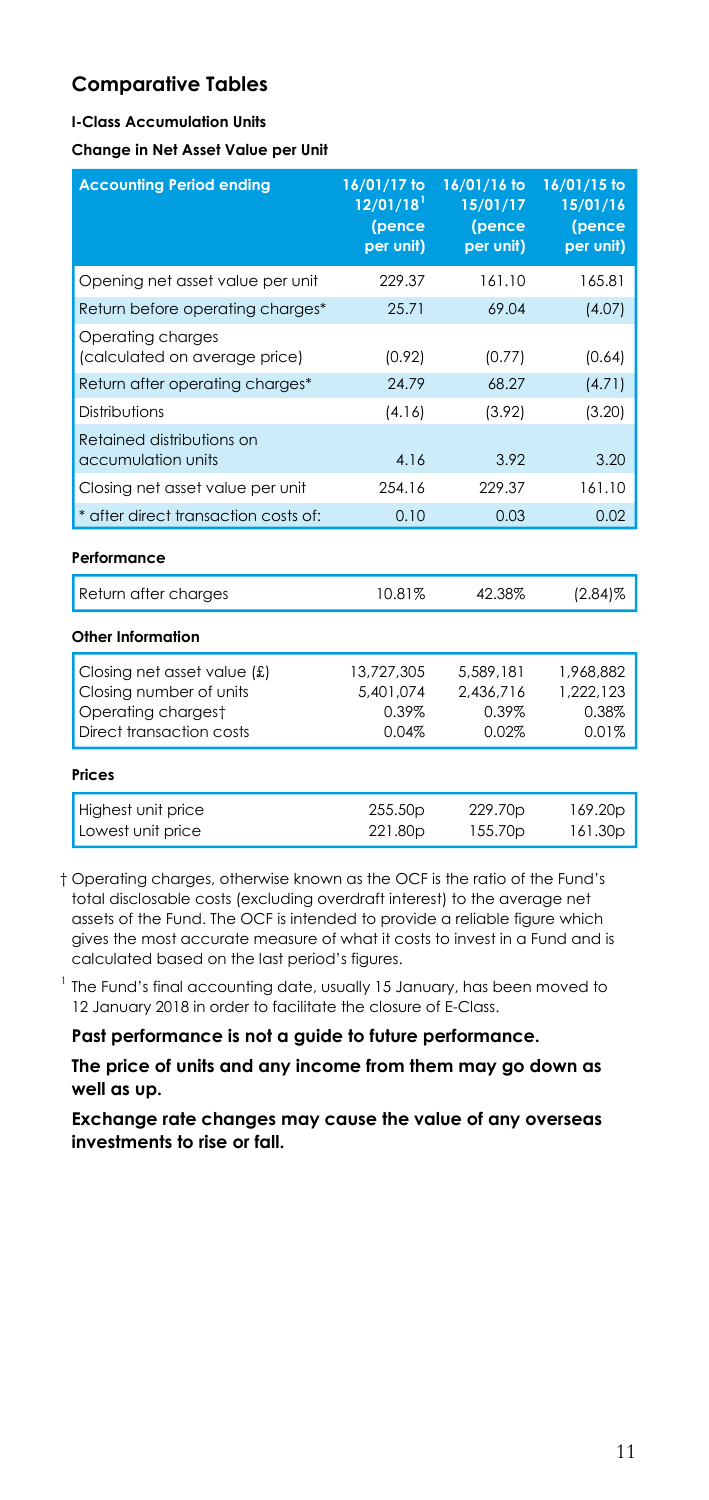#### **C-Class Accumulation Units**

**Change in Net Asset Value per Unit** 

| <b>Accounting Period ending</b>                                                                          | 16/01/17 to<br>$12/01/18$ <sup>1</sup><br>(pence<br>per unit) | 16/01/16 to<br>15/01/17<br>(pence<br>per unit) | 16/01/15 to<br>15/01/16<br>(pence<br>per unit) |
|----------------------------------------------------------------------------------------------------------|---------------------------------------------------------------|------------------------------------------------|------------------------------------------------|
| Opening net asset value per unit                                                                         | 72.35                                                         | 50.76                                          | 52.15                                          |
| Return before operating charges*                                                                         | 8.12                                                          | 21.77                                          | (1.25)                                         |
| Operating charges<br>(calculated on average price)                                                       | (0.21)                                                        | (0.18)                                         | (0.14)                                         |
| Return after operating charges*                                                                          | 7.91                                                          | 21.59                                          | (1.39)                                         |
| Distributions                                                                                            | (1.39)                                                        | (1.32)                                         | (1.07)                                         |
| Retained distributions on<br>accumulation units                                                          | 1.39                                                          | 1.32                                           | 1.07                                           |
| Closing net asset value per unit                                                                         | 80.26                                                         | 72.35                                          | 50.76                                          |
| * after direct transaction costs of:                                                                     | 0.03                                                          | 0.01                                           | 0.02                                           |
| Performance                                                                                              |                                                               |                                                |                                                |
| Return after charges                                                                                     | 10.93%                                                        | 42.54%                                         | $(2.67)\%$                                     |
| Other Information                                                                                        |                                                               |                                                |                                                |
| Closing net asset value (£)<br>Closing number of units<br>Operating chargest<br>Direct transaction costs | 36,718,476<br>45.751.037<br>0.28%<br>0.04%                    | 4.775.619<br>6.600.515<br>0.28%<br>0.02%       | 751.701<br>1,480,899<br>0.27%<br>0.01%         |
| Prices                                                                                                   |                                                               |                                                |                                                |
| Highest unit price<br>Lowest unit price                                                                  | 80.68p<br>69.98p                                              | 72.48p<br>49.07p                               | 53.32p<br>50.84p                               |

 † Operating charges, otherwise known as the OCF is the ratio of the Fund's total disclosable costs (excluding overdraft interest) to the average net assets of the Fund. The OCF is intended to provide a reliable figure which gives the most accurate measure of what it costs to invest in a Fund and is calculated based on the last period's figures.

 $1$  The Fund's final accounting date, usually 15 January, has been moved to 12 January 2018 in order to facilitate the closure of E-Class.

**Past performance is not a guide to future performance.** 

**The price of units and any income from them may go down as well as up.**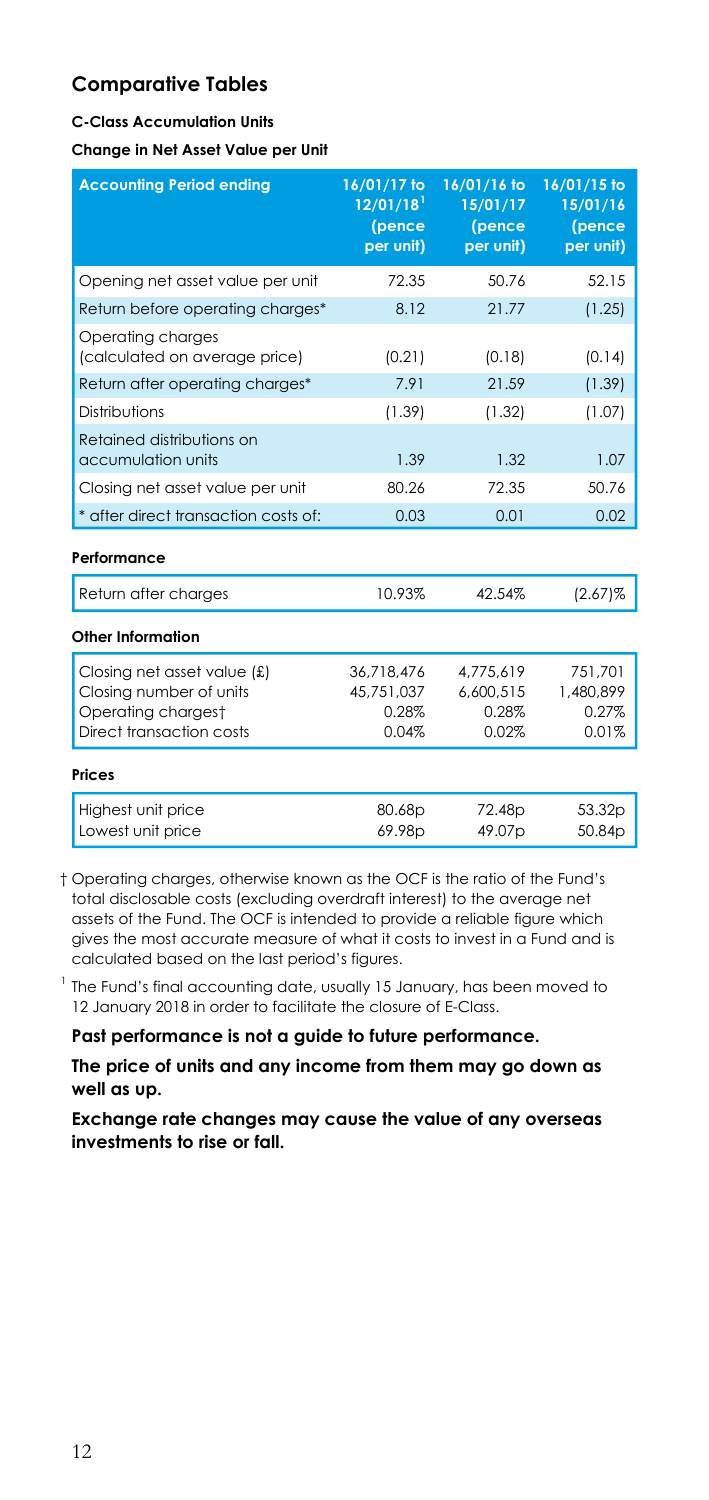### **Manager's Investment Report**

During the period under review, the bid price of the Fund's R-Class distribution units rose by 8.81%. FTSE, the Index compiler, calculates the benchmark Index at the end of the business day using closing prices, whereas the Fund is valued using prevailing prices at 3pm. Therefore, for tracking purposes the Fund has been revalued using closing prices and foreign exchange rates. On this basis, over the review period, from close of business on 13 January 2017 to the close of business on 12 January 2018, the Fund rose by 9.30% on a capital only basis, compared with the FTSE World Index increase of 9.46% (Source: Bloomberg), producing a tracking difference of -0.16%.

#### **Past performance is not a guide to future performance.**

**The value of investments and any income from them may go down as well as up.**

#### **Exchange rate changes may cause the value of any overseas investments to rise or fall.**

The FTSE World Index is calculated by FTSE International Limited ("FTSE"). FTSE does not sponsor, endorse or promote this product.

All copyright in the Index values and constituent list belongs to FTSE.

Legal & General has obtained full licence from FTSE to use such copyright in the creation of this product.

"FTSETM", "FT-SE®" and "Footsie®" are trademarks of the London Stock Exchange Plc and The Financial Times Limited and are used by FTSE International Limited ("FTSE") under license.

#### **Market/Economic Review**

The global economic background has improved over the past 12 months, led by a modest acceleration in the major developed economies. Despite a rise in commodity prices, inflationary pressures worldwide have remained subdued.

In the US, economic activity has rebounded after a disappointing first quarter of 2017, as both consumer spending and business capital expenditure have picked up. Donald Trump's unexpected victory in the November presidential election focused investors on the prospect of increased infrastructure spending and tax cuts, and the Republican administration finally tabled tax reforms in September that are now subject to approval by Congress. The Federal Reserve (Fed) sanctioned a gradual tightening of monetary policy, raising interest rates three times over the last 12 months. The Fed also began unwinding its asset purchase programme, known as quantitative easing, in October.

In recent months the recovery in economic activity has been most pronounced in the Eurozone, with economic confidence recording its highest level for more than a decade. In the UK, both economic and political uncertainty have heightened over the last 12 months, particularly as the June general election resulted in a hung parliament and Brexit negotiations began. The Bank of England voted to increase interest rates to 0.5% in November, removing the emergency support announced in August 2016 in the wake of the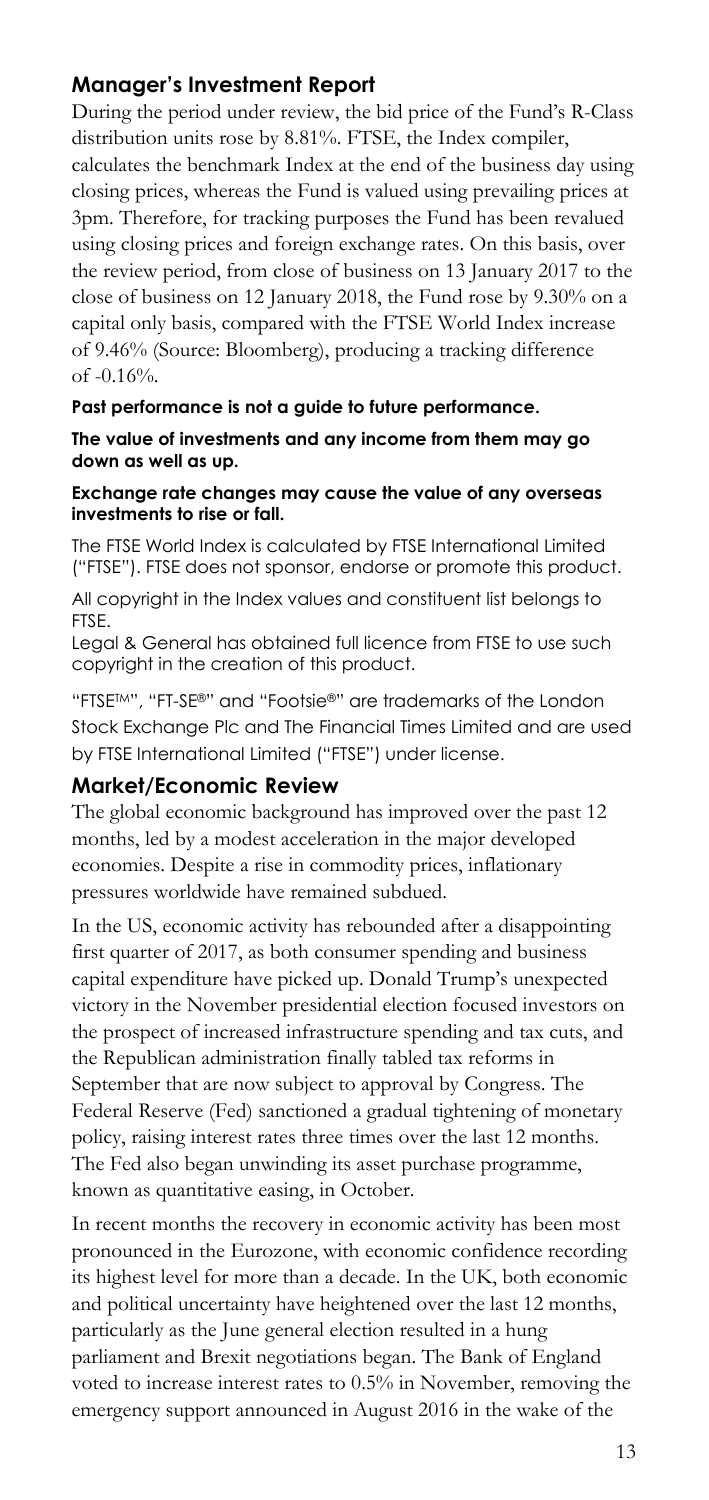# **Manager's Investment Report continued**

EU referendum. Both the European Central Bank and the Bank of Japan continued with the unorthodox policy of negative interest rates.

In Japan, exports have been a significant contributor to growth. The Chinese authorities have adopted a range of policy initiatives to facilitate the economy's transition from export and investmentdriven growth towards consumption and services, with growth remaining well above the government's full year target of 6.5%. Both the Brazilian and Russian economies saw a turn of fortunes as the year progressed, given the boost of a recovery in commodity markets.

#### **Fund Review**

Companies held within the Fund are held with weightings generally proportionate to those of the benchmark Index. Therefore, investment activity, other than to raise or invest cash, is only necessary when there are changes to the benchmark Index, or as a result of a corporate action.

The March semi-annual Index review resulted in 31 additions, of which the largest were IHS Markit and IDEXX Laboratories (both US). There were also 23 deletions, the largest being Alnylam Pharmaceuticals and Versum Materials (both US). There were a further 277 changes to the free share capital of constituents, with the largest increase being Dow Chemical (US) and the largest decrease being Apple (US). The changes resulted in two-way Index turnover of approximately 0.99%.

The June quarterly Index review resulted in three additions, of which the largest was ConvaTec Group (UK), and seven deletions with the largest being Actelion (Switzerland). There were a further 2153 changes to the free share capital of constituents, with the largest increase being NTT (Japan) and the largest decrease being Wells Fargo & Company (US). The changes resulted in two-way Index turnover of approximately 2.45%.

The September quarterly Index review resulted in 57 additions, of which the largest was Align Technology (US), and 17 deletions with the largest being Cameco (Canada). There were a further 244 changes to the free share capital of constituents, with the largest increase being Vale (Brazil) and the largest decrease being Illinois Tool Works (US). The changes resulted in two-way Index turnover of approximately 1.34%.

The December quarterly Index review resulted in six additions, of which the largest was Delivery Hero AG (Germany), and nine deletions with the largest being Christian Dior (France). There were a further 342 changes to the free share capital of constituents, with the largest increase being Berkshire Hathaway 'B' (US) and the largest decrease being Apple (US). The changes resulted in two-way Index turnover of approximately 0.75%.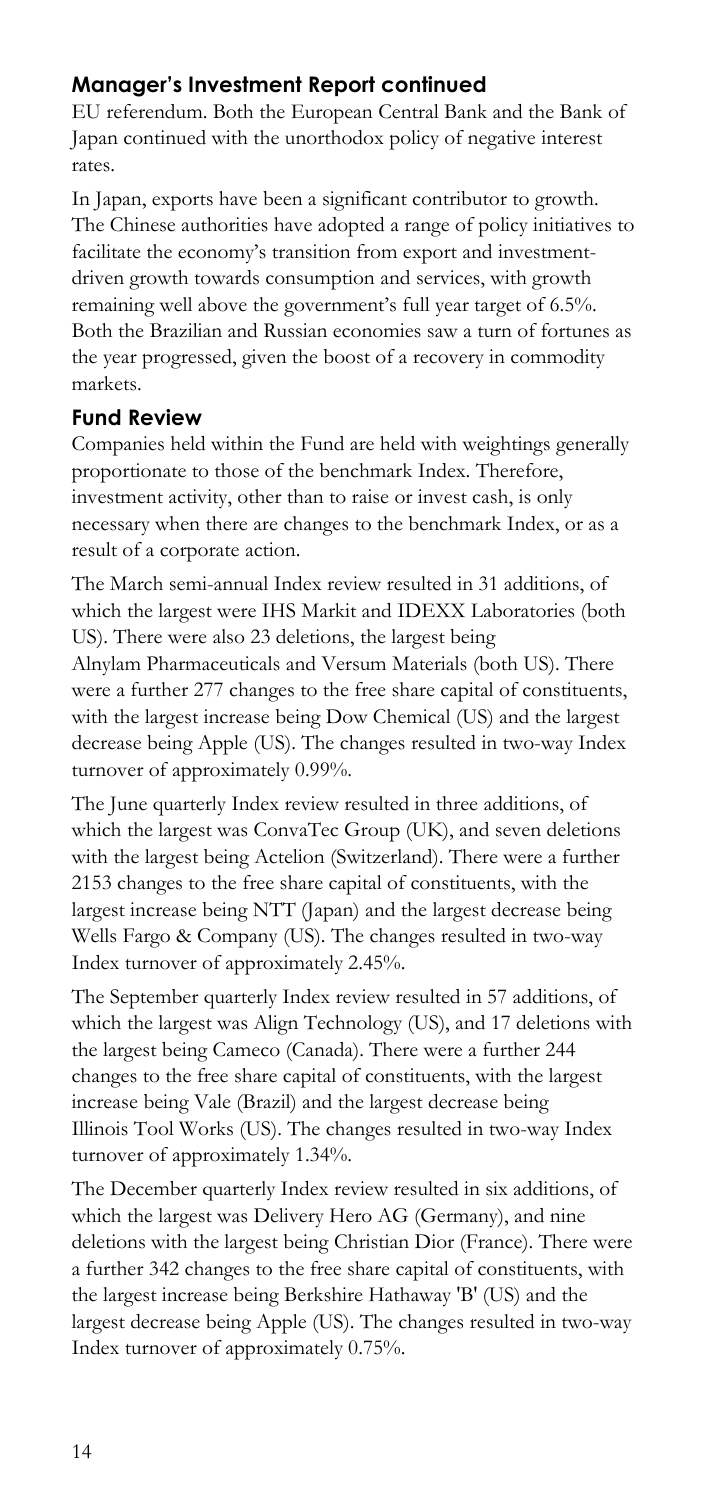# **Manager's Investment Report continued**

Outside the Index reviews, E.ON (Netherlands) had an increase in share in issue following an equity offering; Credit Suisse Group (Switzerland) increased its capital via rights issue worth  $f$ , 3.2 billion and Panasonic (Japan) acquired Panasonic Industrial Devices (Japan – non-index constituent).

British American Tobacco agreed to acquire stake in Reynolds American in a cash and stock deal worth £47 billion. Invitation Hoomes announced the acquisition of Starwood Waypoint Homes in a stock deal worth  $\sqrt{6}$  billion. Japan Post holding announced a secondary offer of 914 million shares worth  $\sqrt{2.4}$  billion.

At the end of the review period, the three largest countries in the Fund were US (51.3%), Japan (9.1%) and UK (6.1%), while the three largest stocks were Apple (2.0%), Alphabet (1.5%) and Microsoft (1.5%).

### **Outlook**

Behind all the flashing headlines, global markets have progressively moved to price in a scenario of above-trend economic growth and below-trend inflation. This trend towards a 'goldilocks' environment gave equity investors more reasons to celebrate in October. In particular, those investing in Japanese equities, which gained over 5% in local terms, were heartened by signs of global growth and the re-election of the government of the current Prime Minister Shinzo Abe.

The rest of Asia-Pacific and emerging markets were not far behind. The push by the Catalan government towards independence had little impact on markets. Instead, it was overshadowed by the growing optimism about the progress towards tax cuts in the US, keeping US equity returns in the positive territory for the twelfth month in a row.

We believe the level of systemic risk has slightly improved. Despite the ever-present short-term risks that bring uncertainty, we think it seems unlikely for any of them to escalate into a disaster at the moment or that these are at least appropriately priced into markets. Such risks include, for example, the US debt ceiling, geopolitical tensions with North Korea and the Chinese economy. Whilst we remain negative on emerging market equities relative to developed markets, we have upgraded our view on local currency-denominated emerging market debt and local currencies on the basis of the favourable economic backdrop and limited recession probability.

The Fund remains well placed to capture the performance of the Index.

Legal & General Investment Management Limited (Investment Adviser) 18 January 2018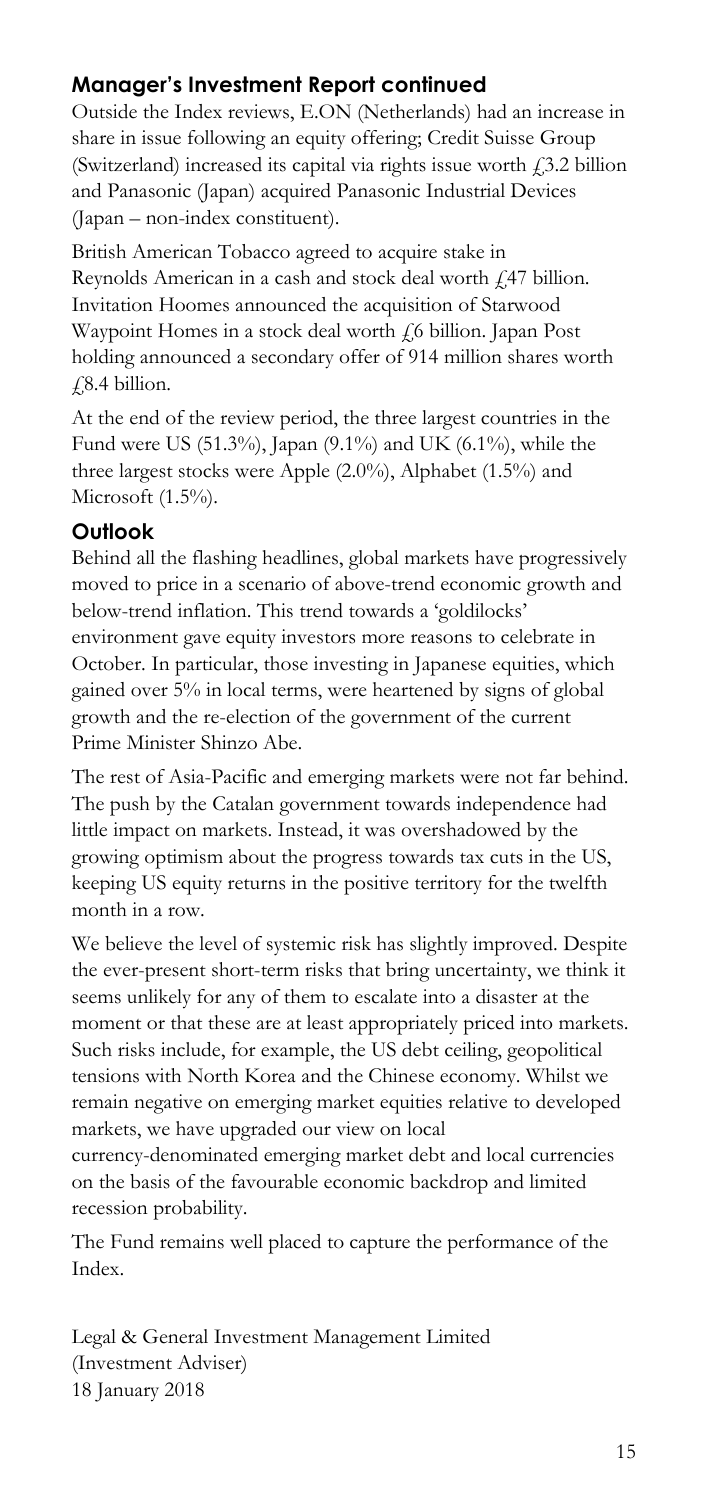# **Manager's Report and Accounts**

Copies of the most recent Interim and Annual Long Form Manager's Reports are available free of charge by telephoning 0370 050 0955, by writing to the Manager or are available on the internet at www.legalandgeneral.com/investments/fundinformation/managers-reports.

Call charges will vary. We may record and monitor calls.

#### **Information on Tracking Error**

The 'Tracking Error' of a Fund is the measure of the volatility of the differences between the return of the Fund and the return of the benchmark Index. It provides an indication of how closely the Fund is tracking the performance of the benchmark Index after considering things such as Fund charges and taxation.

Using monthly returns, over the review period, the annualised Tracking Error of the Fund is 0.01%, whilst over the last three years to the end of December 2017, the annualised Tracking Error of the Fund is 0.03%. These Tracking Errors are within the anticipated Tracking Error levels set out in the Fund's Prospectus of  $+/-0.75%$  per annum.

#### **Minimum Investment Amounts**

The minimum initial lump sum investment amounts for each class are as follows:

| R-Class                  | 4.500        |
|--------------------------|--------------|
| F-Class*                 | 4.500        |
| I-Class                  | f1,000,000   |
| $C$ -Class <sup>**</sup> | f100,000,000 |

In addition, monthly contributions can be made into the R-Class and F-Class with a minimum amount of  $\sqrt{250}$  per month.

- \* F-Class units are only available to:
- i) investors who have received advice from authorised intermediaries and platforms in relation to their investment in units in the Fund and
- ii) authorised intermediaries or distributers who the Manager reasonably considers will adequately bear the costs of marketing to and acquiring investors at no or limited cost to the Manager, and to whom the Manager has confirmed that such distributer or investor meets the criteria for investment in such units.
- \*\* C-Class Units are only available to distributors who actively market and distribute such Units (or whom the manager believes intends to do so) and to whom the Manager has confirmed by letter that they meet the criteria for investment in such Units.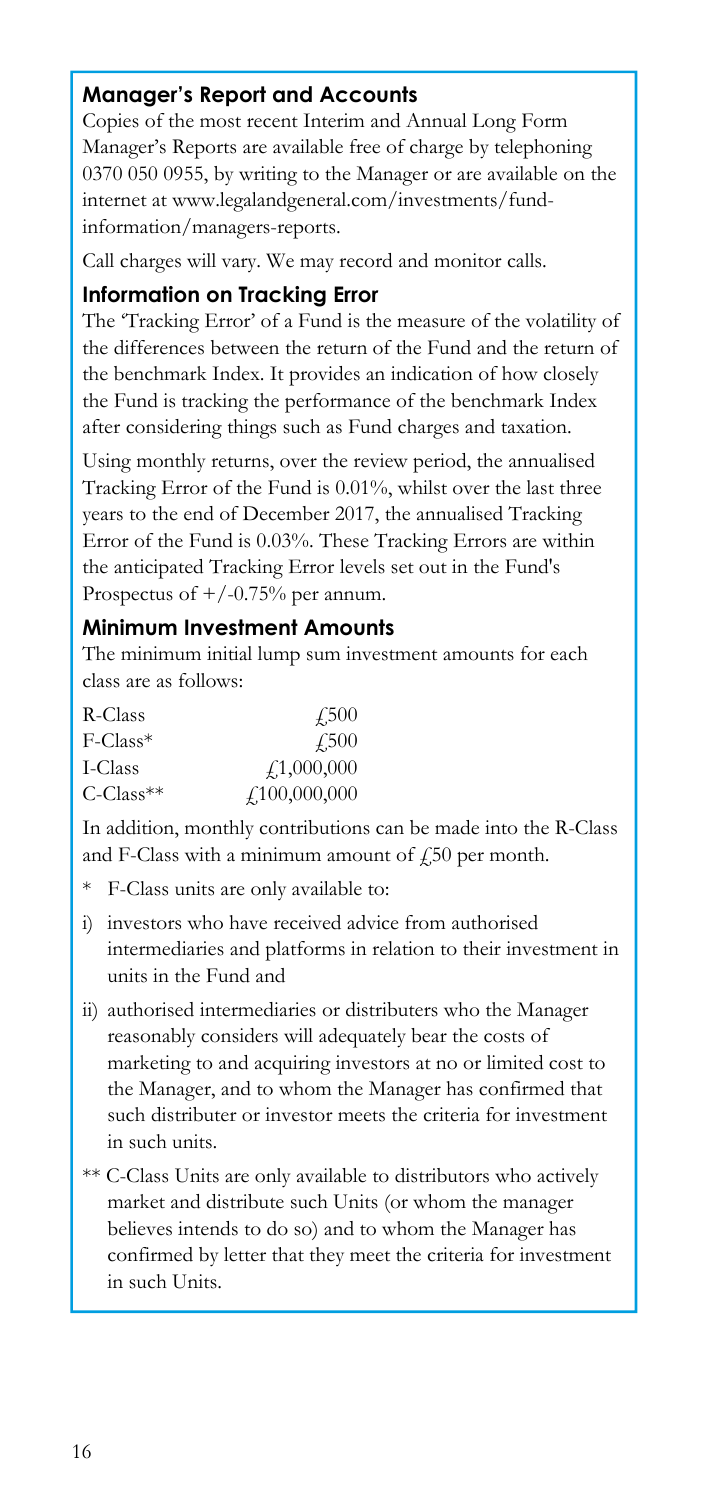### **Other Information**

The information in this report is designed to enable unitholders to understand how the Fund has performed during the period under review and how it is invested at the period end. Further information on the activities and performance of the Fund can be obtained by telephoning 0370 050 0955 or by writing to the Manager.

Call charges will vary. We may record and monitor calls.

## **Significant Changes**

#### **Removal of Initial Commission**

With effect from 6 June 2017, initial commission will no longer be paid on the Fund. The initial commission was intended to reflect the costs incurred by the product provider and the intermediary for setting up and selling the business, however,

Legal & General no longer consider it appropriate to continue to pay commission on such transactions.

#### **Closure of E-Class**

As at 12 January 2018, the E-Class was closed. All unitholders in the E-Class as at 12 January 2018 have been moved into the R-Class which is identical to the E-Class. The terms and charges are identical between the classes.

#### **Change of Accounting Date**

The Fund's Annual accounting date, usually 15 January, has been moved to 12 January 2018 in order to facilitate the closure of E-Class as detailed above. As such, the Fund's corresponding distribution payment date, usually 15 March has been moved to 12 March 2018. The accounting and distribution payment dates will revert to their normal dates after this event.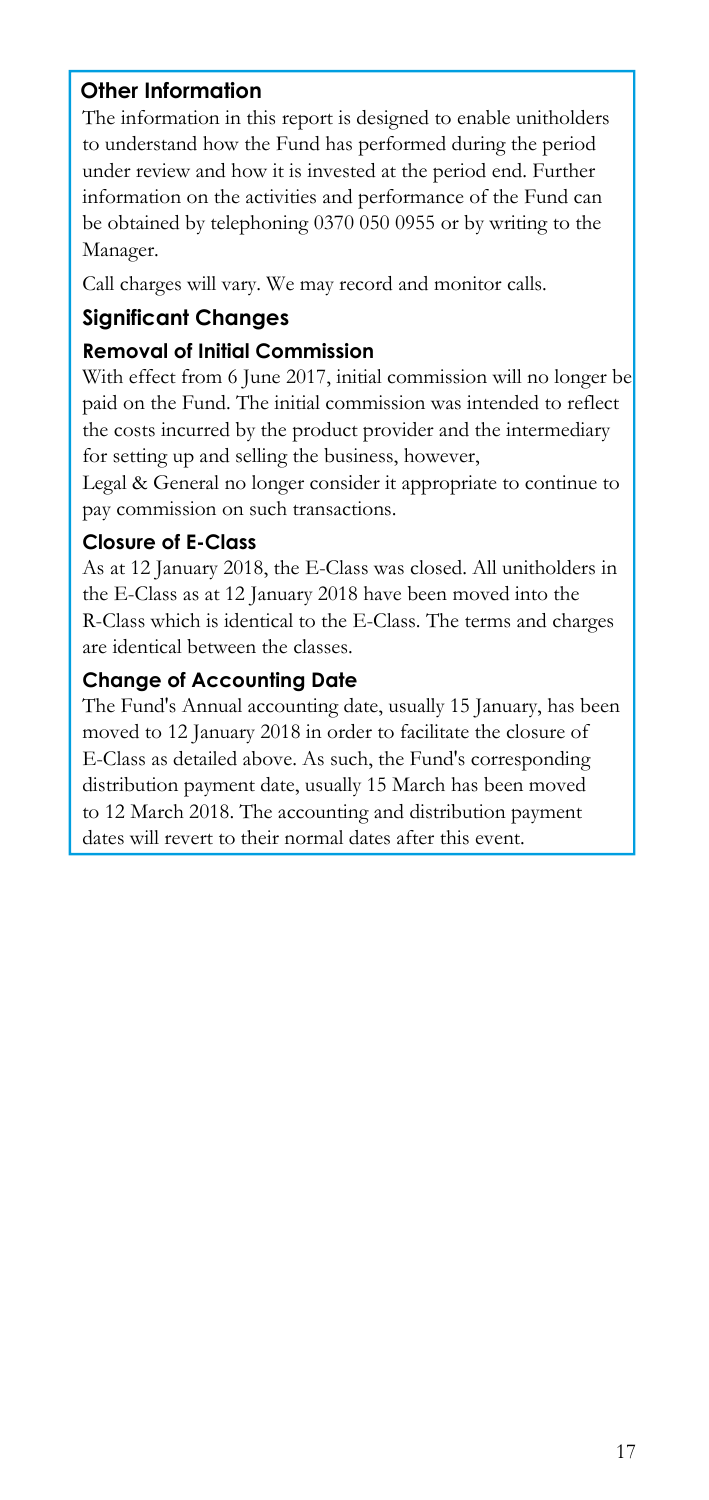## **Authorised Fund Manager**

Legal & General (Unit Trust Managers) Limited Registered in England and Wales No. 01009418 Registered office: One Coleman Street, London EC2R 5AA Telephone: 0370 050 3350 Authorised and regulated by the Financial Conduct Authority Call charges will vary. We may record and monitor calls.

#### **Trustee**

Northern Trust Global Services Limited 50 Bank Street, Canary Wharf, London E14 5NT Authorised by the Prudential Regulation Authority and regulated by the Financial Conduct Authority and the Prudential Regulation Authority

# **Independent Auditors**

PricewaterhouseCoopers LLP 7 More London Riverside London SE1 2RT